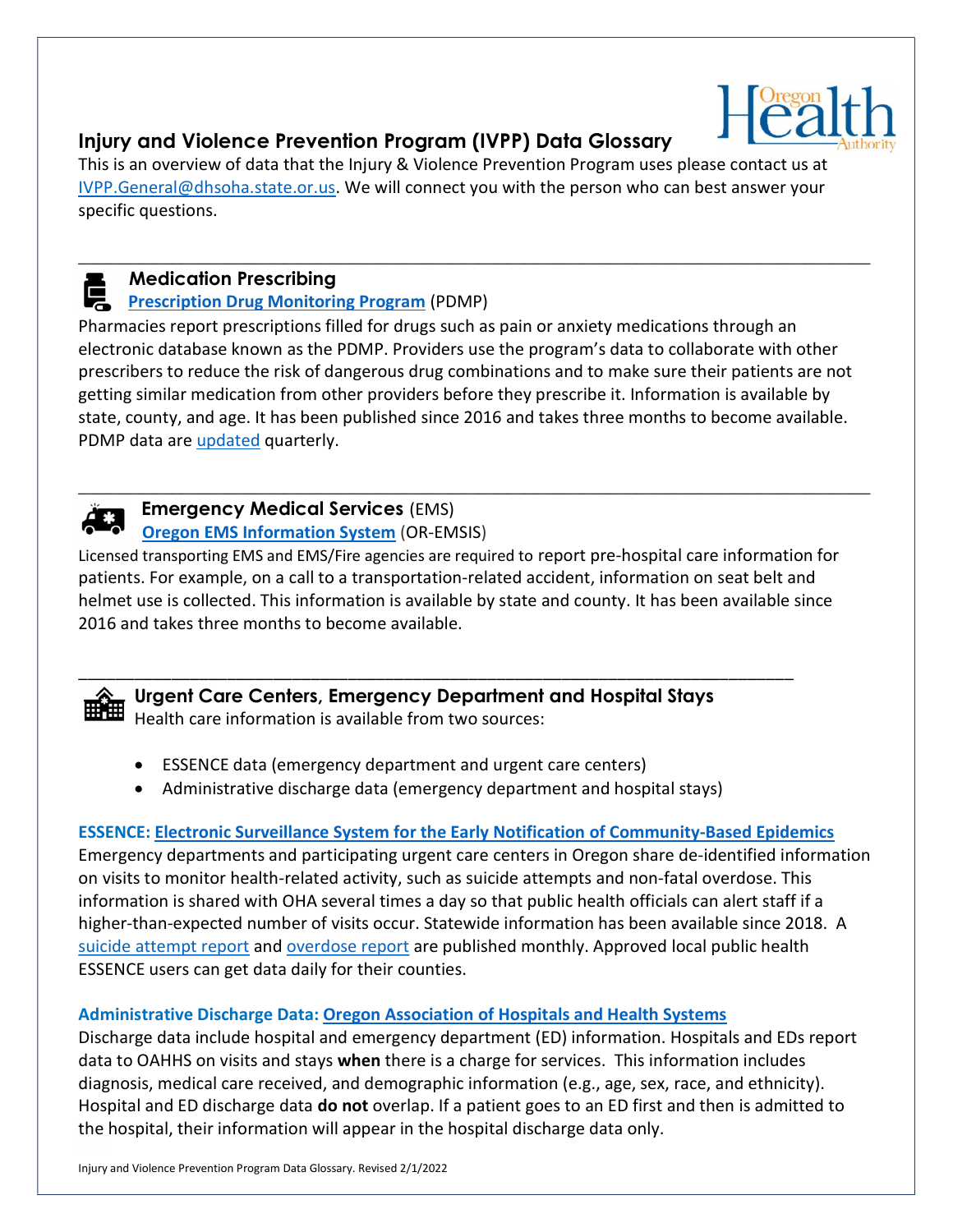Hospital discharge data include information for hospital visits that were at least 24 hours long. This information does not include outpatient and ED visits. This information has been available since 2000. The diagnoses classifications changed in October 2015, so information after this cannot be compared directly to data from earlier years. It takes six months for data to become available. For example, information about discharges in July 2021 would be available in January 2022. Hospital discharge data will start being published online by the end of 2021.

Emergency Department discharge data include information for ED admissions. This information has been available since 2018. It takes six months for data to become available. For example, information about discharges in July 2021 would be available in January 2022. Emergency department discharge data will start being published online by the end of 2021.

### What's the difference between ESSENCE and administrative discharge data?

ESSENCE data describe ED and urgent care visits (with or without charges for service) but **do not** include information on hospital stays. Discharge data describe ED visits and hospital stays (only when there is a charge for services) but do not include information on urgent care center visits.

Both ESSENCE and discharge data have ED visit information, but the number of visits reported in ESSENCE will not match the number of visits reported in discharge data since each of these sources collect and report data differently. This means that the number of ED visits from discharge data cannot be compared to ESSENCE data.

Instead compare each source to itself over time, "What was the number of ED visits for traumatic brain injuries from discharge data in 2017 compared to number from discharge data in 2018?" Both sources can be used to describe general trends, "Both ESSENCE and discharge data show an increase in the number of ED visits for traumatic brain injuries over the last six months."



### Death/Mortality

Death data are available from three sources:

- Center for Health Statistics
- Oregon Violent Death Reporting System
- State Unintentional Drug Overdose Reporting System

#### Center for Health Statistics (CHS)

Death certificates are registered with CHS. Death certificates are completed and signed by a physician, physician assistant, nurse practitioner, or medical examiner. The data are reported in two ways: "resident deaths," which include the deaths of all Oregon residents, even if the death happened out of state; and "occurrence deaths," which include all deaths that happened in the state, including those who died here but were not Oregon residents. Information is available by state, county, age, race, ethnicity, and sex. Oregon began statewide registration of deaths in 1903. This preliminary information is updated monthly. This information is finalized 10 to 11 months after the calendar year. For example, data from 2020 will be finalized by November 2021.